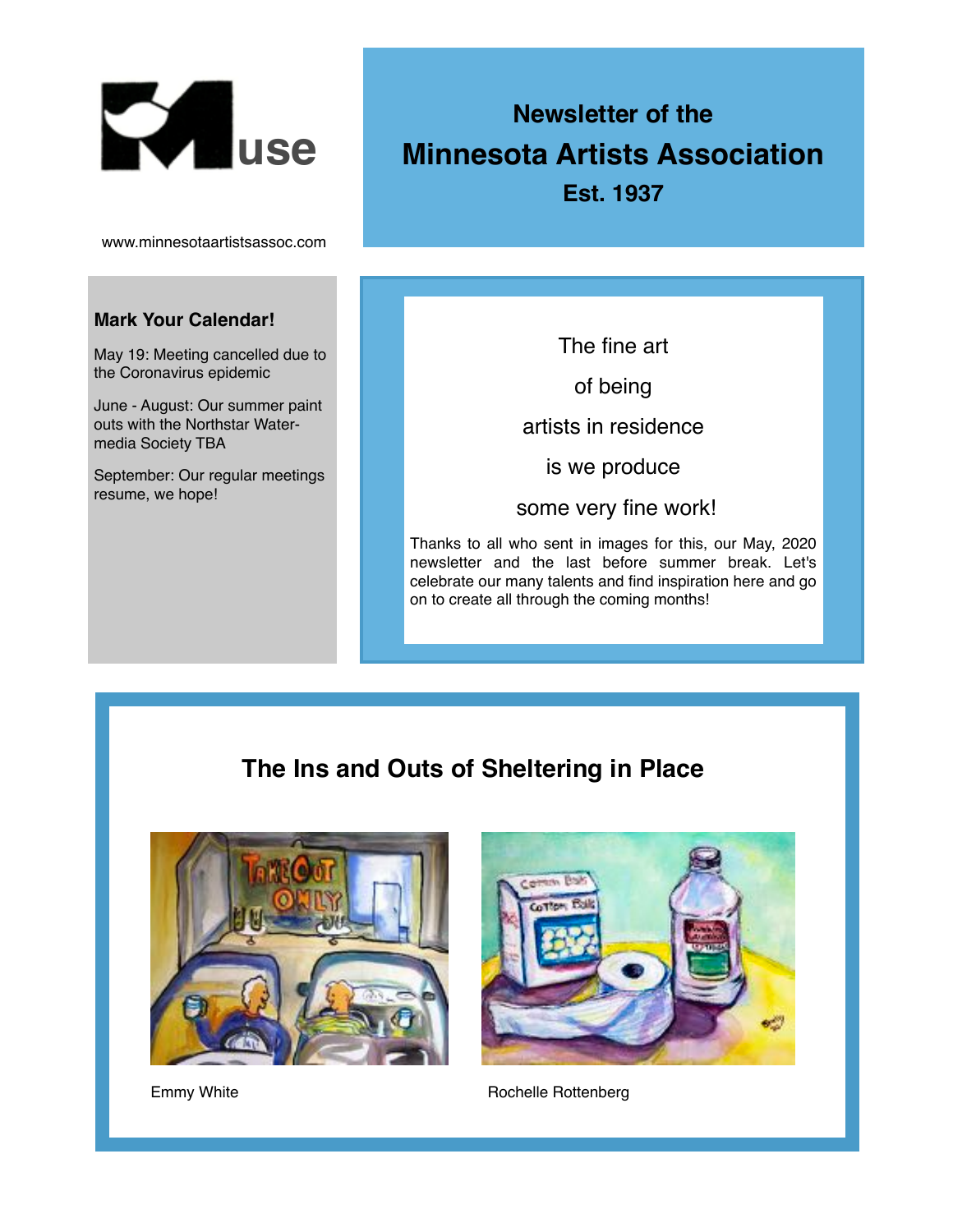

Emmy White **Daniel Ilten** 



Tom Halseth



Jeanne Emrich



Don Aggerbeck Ann Sisel





Shakun Maheshwari



Ron Wilson

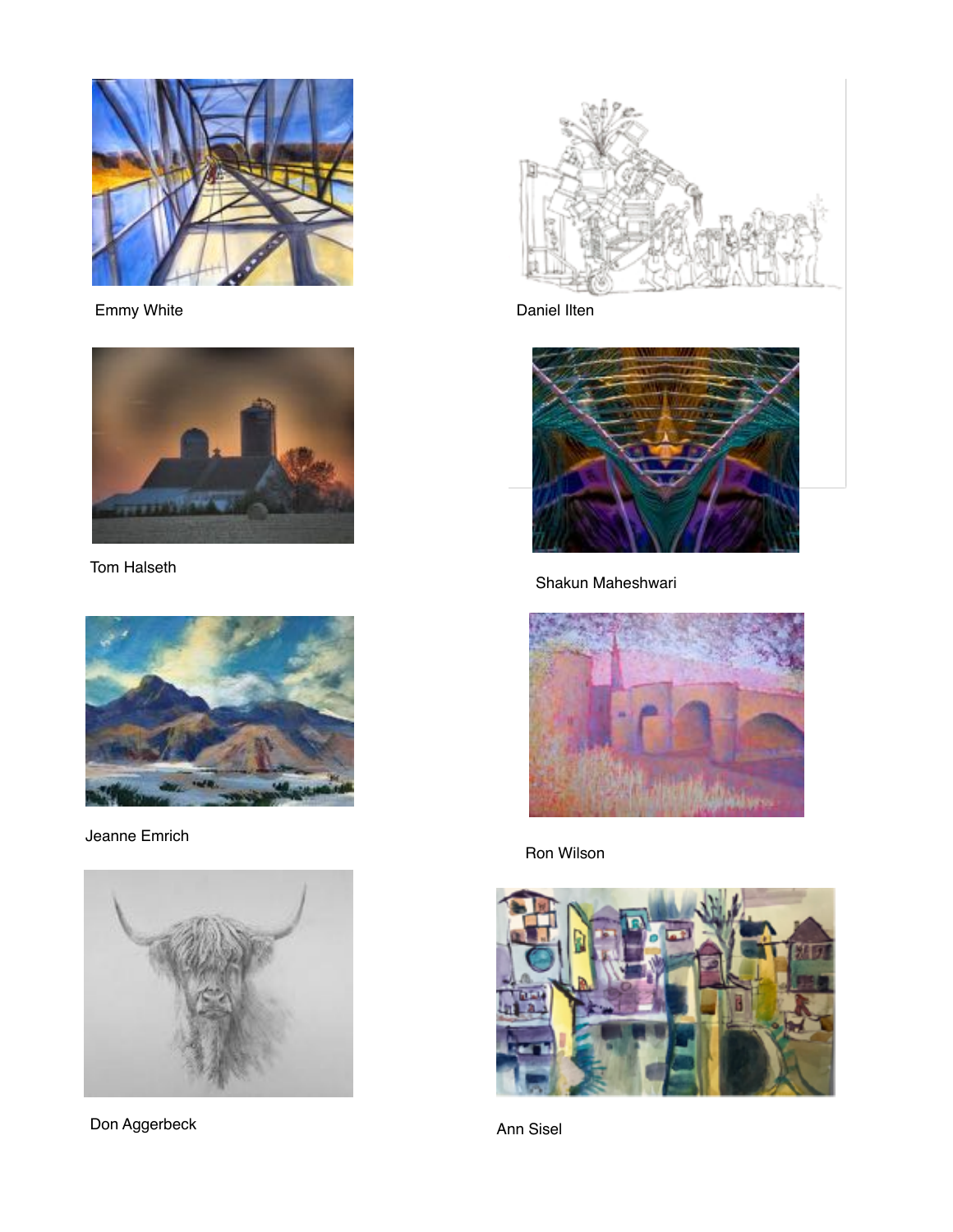

Rick Mittelstadt







Andrea Canter



Marjorie Moody



Marie Panlener



Art Weeks **Art Weeks Jack O'Leary**